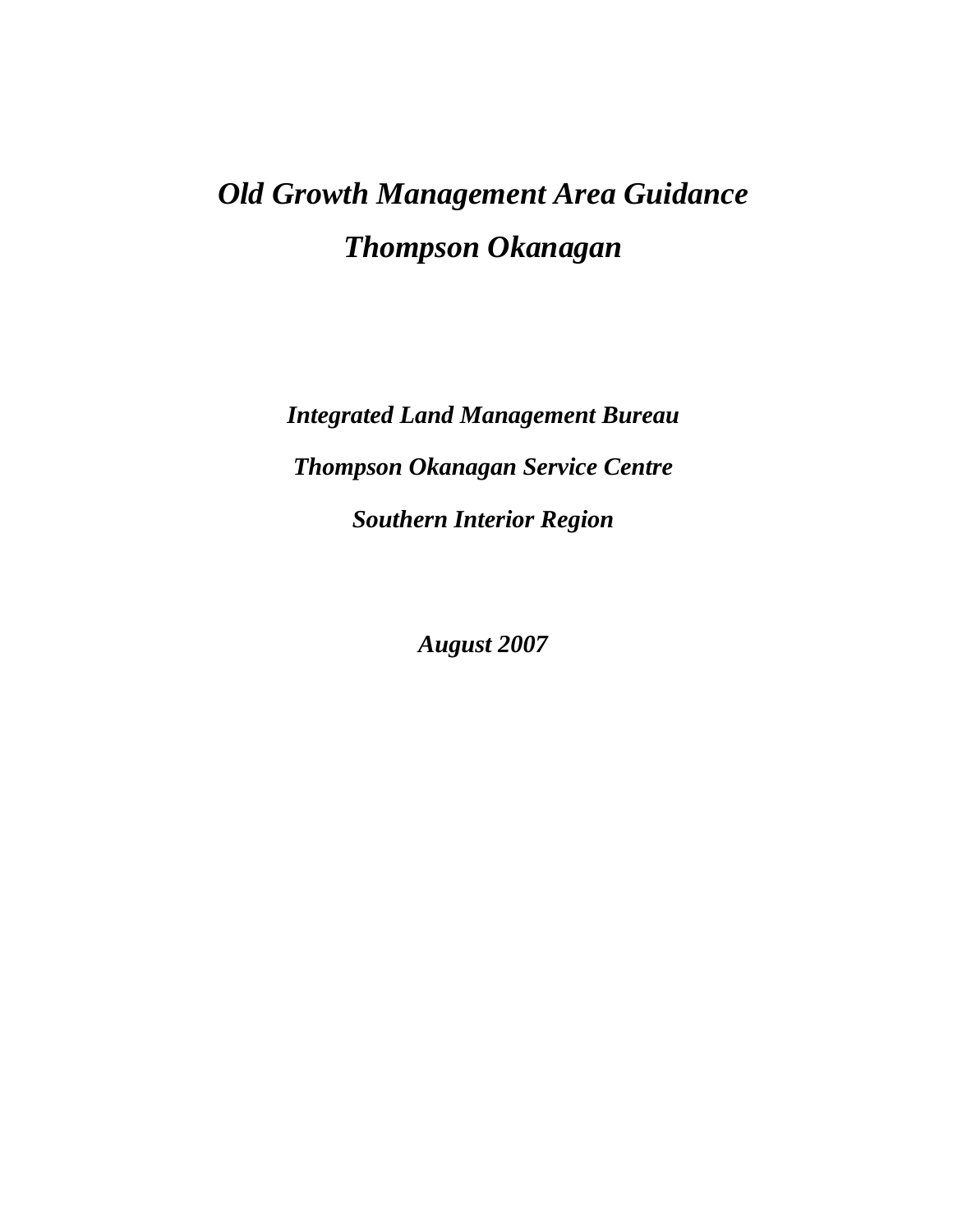*August 2007* 

## **Intent of this document**

This document is intended to serve as guidance for managing areas identified as contributing to old growth and biodiversity objectives within the Kamloops, Okanagan, Merritt and Lillooet timber supply areas. Where non-legal spatially identified old growth management areas (OGMAs) are used to achieve old growth retention goals, it is appropriate to provide operational flexibility while assuring that the overall effectiveness of old forest conservation and biodiversity in the area is not diminished.

This document identifies a permissible amount of disturbance that can occur within an OGMA without losing significant old growth and biodiversity values and suggests the conditions under which this can occur. This document also proposes situations when it may be appropriate to have replacement areas identified and outlines criteria for such areas.

# **Reasons why harvesting might occur in an OGMA**

Notwithstanding that the overall goal is to retain original OGMAs as much as possible, there are circumstances where harvesting might be justifiable and the location of OGMAs may be amended. These include:

- o changing the boundary to improve OGMA and timber management or to better reflect logical, on the ground boundaries (e.g., use physical features such as roads, streams, old block boundaries or timber types);
- o improving harvest boundary alignment in a way that will contribute to the maintenance of the OGMA (e.g., to secure a more wind-firm boundary);
- o shifting the location of the contiguous area of the OGMA to improve the retention of old forest attributes as identified through a field assessment;
- o relocating the OGMA to capture old growth and/or biodiversity values better (e.g., where old seral or biodiversity values outside of an OGMA are found to exceed old seral or biodiversity values inside);
- o where there exists a compelling rationale to harvest and the incursion is minimal or an ecologically equivalent (equal or better old seral and biodiversity values ) replacement opportunity exists; and,
- o where the incursion is significant, but there exists a compelling rationale and activities demonstrate reasonable consistency with the desired old seral conditions and will maintain biodiversity values.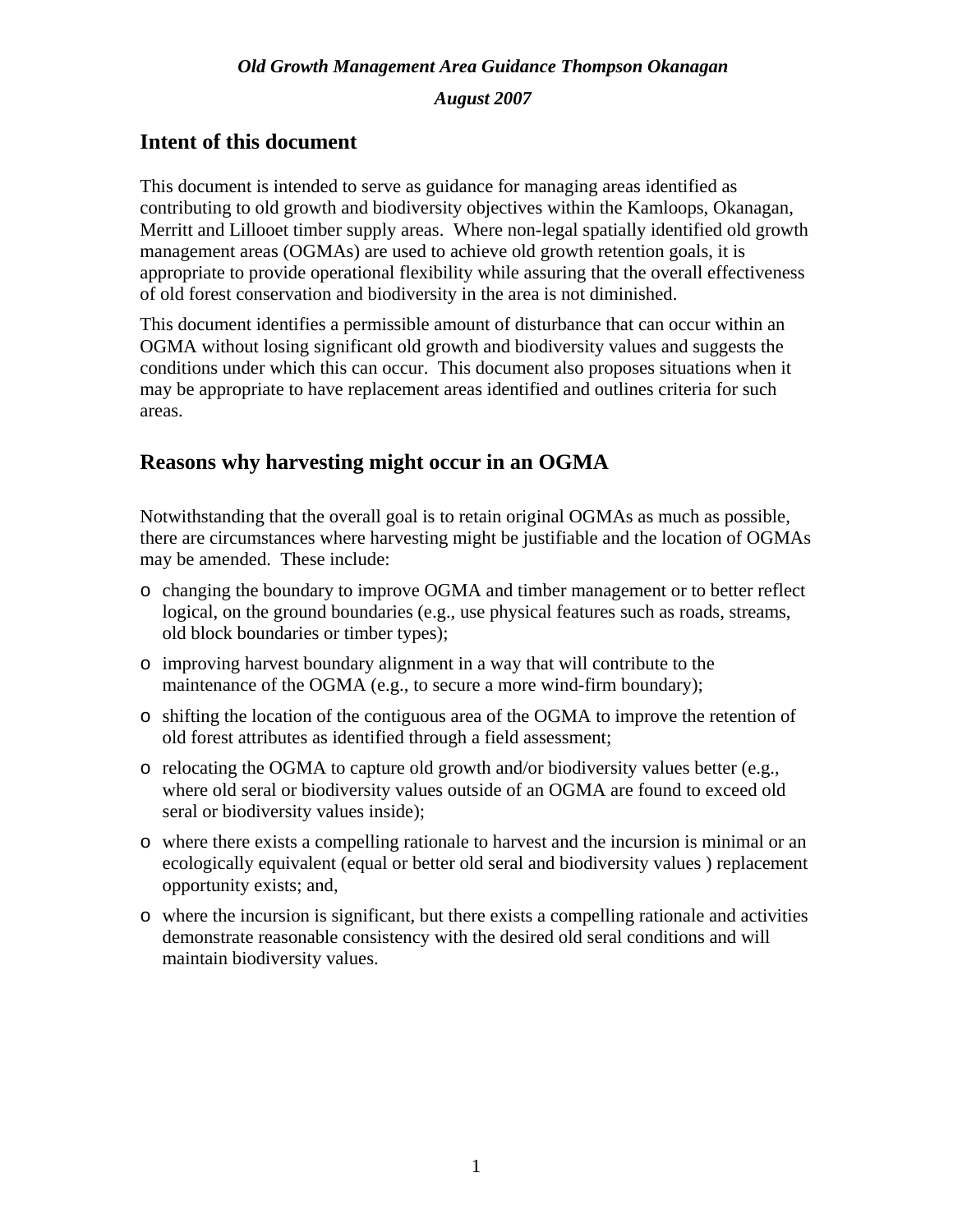#### *August 2007*

# **What to consider prior to harvesting in an OGMA**

To ensure that the overall effectiveness of old forest conservation and biodiversity is not diminished, ILMB recommends that the following best practices be considered prior to harvesting:

- o minimize long-term site disturbance and/or detrimental impacts to site productivity;
- o maintain, restore, or enhance old seral forest attributes;
- o retain relatively old, large, live and/or dead trees, and large pieces of coarse woody debris;
- o avoid compromising rare ecosystems;
- o avoid compromising forest interior habitat conditions;
- o where appropriate, restock openings created with climax tree species suited to the site; and,
- o plan activities so the OGMA is not unnecessarily predisposed to increased risk of windthrow or forest health problems.

# **OGMA amendment scenarios: OGMAs are retained or replaced**

#### *1. Timber harvesting is within limited incursion thresholds – OGMA is retained*

Within the mapped areas of an OGMA, up to 10 hectares or 10% of the area of the OGMA, whichever is less, may be disturbed by timber harvesting for one or more of the following purposes:

- a) to enhance or maintain an interpretive forest site, recreation site, recreation facility or recreation trail, where there are no other practicable options;
- b) to facilitate range development, maintenance and related activities where there are no other practicable options;
- c) to allow road construction and maintenance where there are no other practicable options;
- d) to manage for forest health where trees within the old growth management area pose a significant forest health risk to forests outside the old growth management area and where harvesting constitutes an appropriate and effective control action;
- e) to address a public or industrial safety hazard where no practicable alternative exists (e.g., danger tree or fire hazard);
- f) where the incursion is limited to 50 metres and the purpose is to establish a logical boundary for timber harvesting operations, and where the intent is to use physical or administrative features that will not compromise the long term management of the old growth management area; or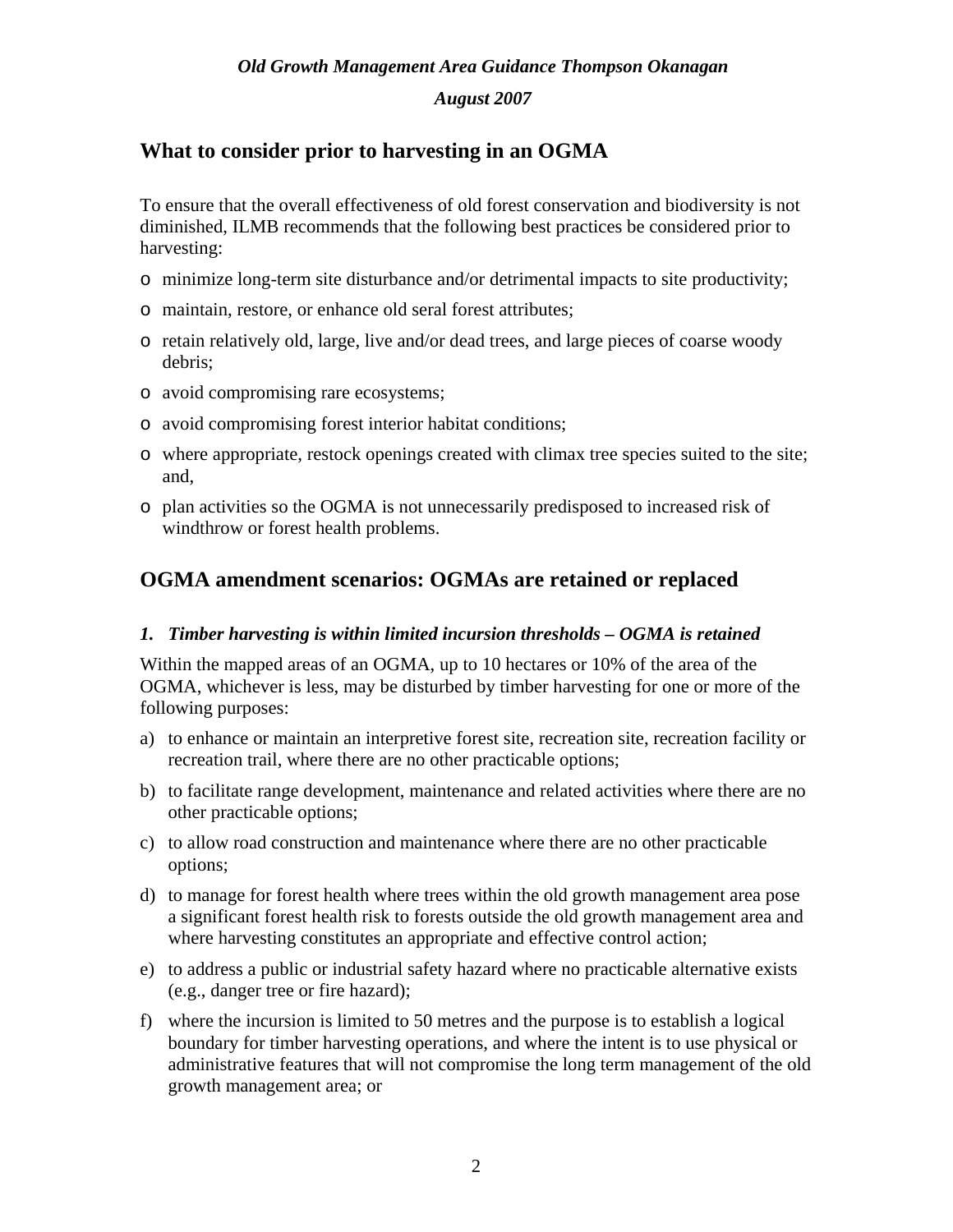#### *August 2007*

g) to improve harvest boundary alignment in a way that will contribute to the maintenance of the OGMA (e.g., to secure a more wind-firm boundary).

Activities conducted under these items should demonstrate consideration of desired old seral conditions and biodiversity values. OGMA is retained; no replacement is necessary.

#### *2. Timber harvesting exceeds limited incursion threshold and consistency with desired old seral conditions can be demonstrated – OGMA is retained*

Within the mapped area of an OGMA, timber harvesting that exceeds the limited incursion threshold may occur if a compelling rationale exists and activities can demonstrate consideration of desired old seral conditions and biodiversity values. OGMA is retained; no replacement is necessary.

Plans to selectively harvest within an OGMA in order to reduce a fire hazard would be a reasonable scenario under this item. Removing only the dead and dying trees, keeping ground disturbance to a minimum and retaining all other tree species would demonstrate consideration of the old seral conditions and biodiversity values.

#### *3. Timber harvesting exceeds limited incursion and consistency with desired old seral conditions cannot be demonstrated – OGMA is replaced.*

Within the mapped area of an OGMA, if timber harvesting exceeds a limited incursion and cannot demonstrate reasonable consistency with the desired old seral conditions and maintain biodiversity values, the forest agreement holder should identify and reserve from harvest an alternative area (or areas) as a replacement OGMA. See replacement criteria for more detail.

#### *4. Amendment to an OGMA location where biodiversity values can be improved – OGMA is replaced*

Amendments to the location of an OGMA to improve the retention of old forest attributes and biodiversity values can be made if the new location can be demonstrated as being biologically better (i.e., an improvement in location, size, age, tree species and wildlife habitat value). See replacement criteria for more detail.

For example, OGMA locations may be amended where biodiversity values and caribou habitat values (as per Kamloops Land and Resource Management Plan: Appendix 10) are maintained or improved and where timber supply impacts can be mitigated.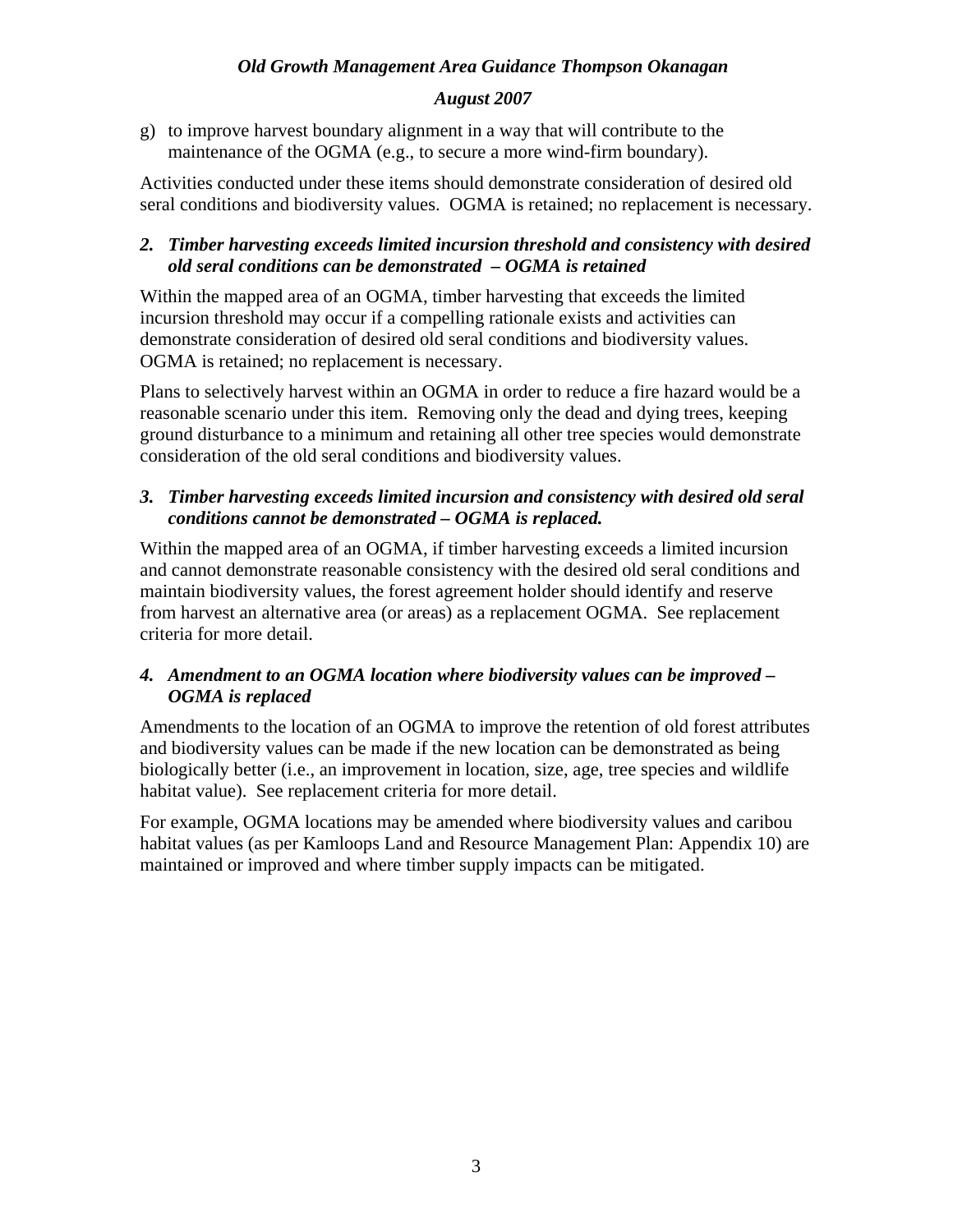*August 2007* 

# **How to select a replacement OGMA**

Replacement OGMAs should meet the replacement criteria outlined below:

- o Size, shape, age, connectivity and interior habitat should approximate or be an improvement upon the original OGMA;
- o Replacement OGMAs should provide equivalent biogeoclimatic representation to the subzone level as the original OGMA;
- o The site units of the replacement OGMA (e.g. moist to dry, slope, aspects and tree species) should approximate the original OGMA;
- o Consider present and future forest health conditions when selecting replacement areas. Avoid stands that have or are likely to have forest health problems;
- o Transfers should not result in new OGMAs in areas with higher levels of human disturbance; and,
- o Transfers should only be made within landscape unit or between adjacent landscape units. Overall targets across the planning area should be maintained. Distance between the original and replacement OGMA should be minimized.

**Note:** Original OGMAs with high wildlife habitat values, rare or uncommon forest types, and/or riparian habitat values, are not considered preferred candidates for removal.

# **Definitions**

#### **In this document:**

- o **biodiversity** is "the diversity of plants, animals and other living organisms in all their forms and levels of organization, and includes the diversity of genes, species and ecosystems, as well as the evolutionary and functional processes that link them" (*FPC Biodiversity Guidebook,* 1995).
- o **desired old seral conditions** are those ecological conditions that are characteristic of old seral forests  $-$  i.e. "old seral is a forest that contains live and dead trees of various sizes, species, composition, and age class structure. Old seral forests, as part of a slowly changing but dynamic ecosystem, include climax forests but not sub-climax or mid-seral forest" (*FPC Biodiversity Guidebook,* 1995).
- o **limited incursion** means up to 10 hectares or 10% of the mapped area of the OGMA, whichever is less, may be disturbed by timber harvesting over a 5 year period without the need for the identification of a replacement area. The accumulation of harvesting over a 5 year period within the same OGMA must be taken into account.
- o **old growth management areas** are "areas that contain or are managed to replace specific structural old-growth attributes, and that are mapped out and treated as special management areas" (*FPC Biodiversity Guidebook,* 1995).